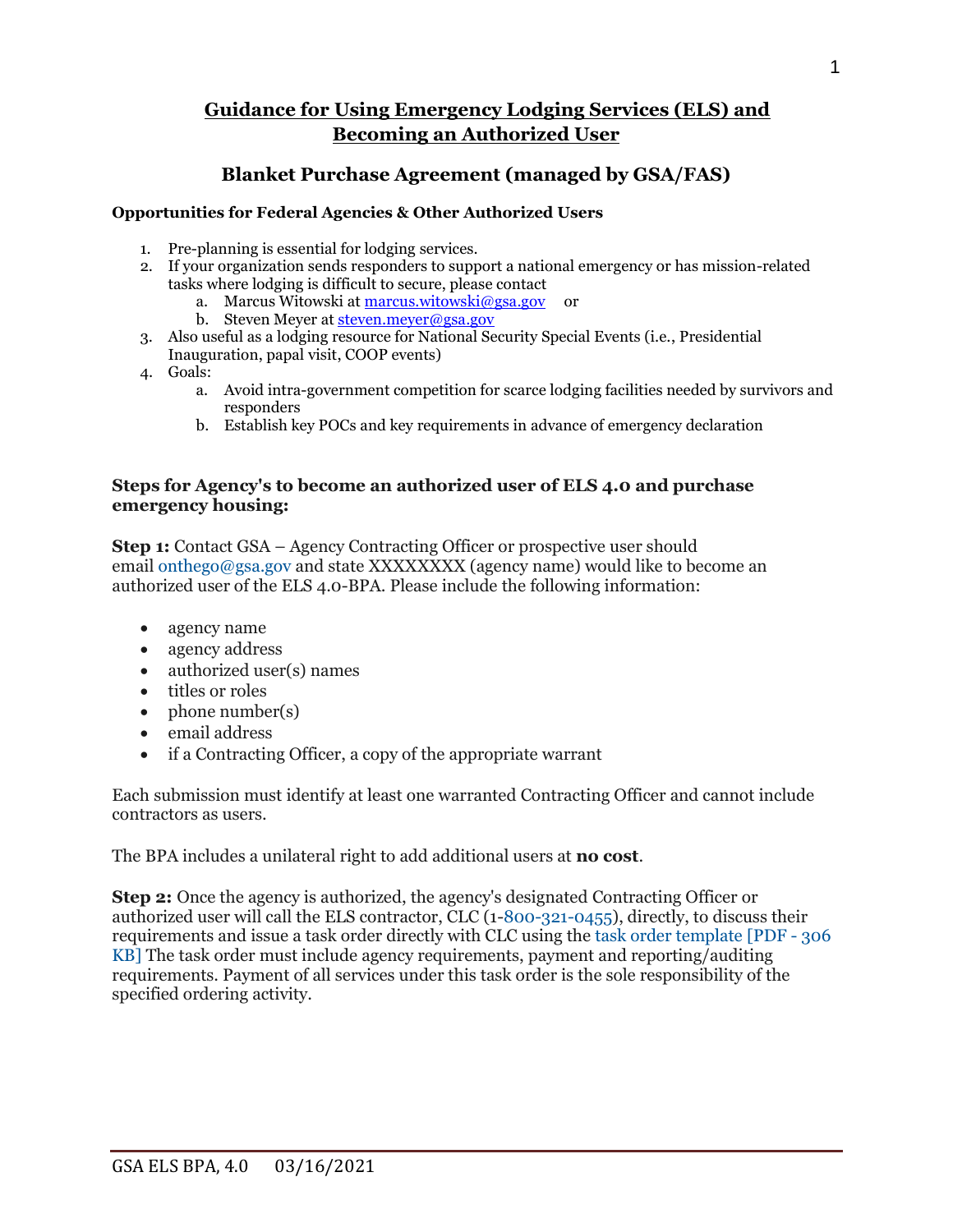## **The ELS 4.0 BPA may be used for:**

- Global Pandemics
- Lodging for natural and manmade disasters
- Relief/emergency support personnel
- Displaced disaster/emergency evacuees
- Continuity of Operations (COOP) events

National Special Security Events (such as the Presidential Inauguration, the G7 Summit to the US, political conventions, and dignitary visits)

#### **Ordering and Billing Process**

- Each Agency places an Order with CLC
- CLC negotiates rates with hotel(s) once agency sends requirements for a specific mission / emergency / area
- CLC contract negotiators locate rooms from existing hotel database or finds other hotels which meets the Agency needs
- As soon as the negotiators set up a hotel(s) for disaster services  $-$  a direct billing process with the hotel(s) is initiated
- Employee / Volunteer / Victim / Grantee arrives at the hotel per Federal Agency requirements
- Hotel accumulates guest statements and submits invoice to CLC for payment
- CLC Audits and processes the invoices, summarizes the bill by Disaster Number, and then electronically bills the Federal Agency for payment to include any Service Fees and Industrial Funding Fees (IFF)
- Agency pays CLC per task order requirements
- CLC remits payment to the hotel(s)

#### **Once an Agency becomes an approved user of the BPA and executes a task order, the benefits of ELS are:**

- o Effectively source the government's buying power
- o Allow for a rapid response when personnel are deployed
- o Provides a quick mechanism for CO's to expedite an order
- o Does not compete against other Federal Agencies or survivors for limited accommodations (does not drive up prices)

#### **The Contractor will:**

- o Secure accommodations and ancillary services for federal agencies, state and local governments, first responders, support personnel and any other authorized user of the service to include private citizens and their pets. The most urgent needs result from hurricanes, wildfires and declared national emergencies.
	- **Accommodations may be, but are not limited to hotels, motels, apartments, college dormitories, cruise lines, religious camps, retreats and any other facility deemed safe and comfortable.** Federal Agencies may direct which types of accommodations are preferred in their task order with CLC.
	- **Ancillary Services in response to an emergency, disaster or national security event, ancillary services may be, but are not limited to meeting rooms & services, food services, supplies, planning & support**